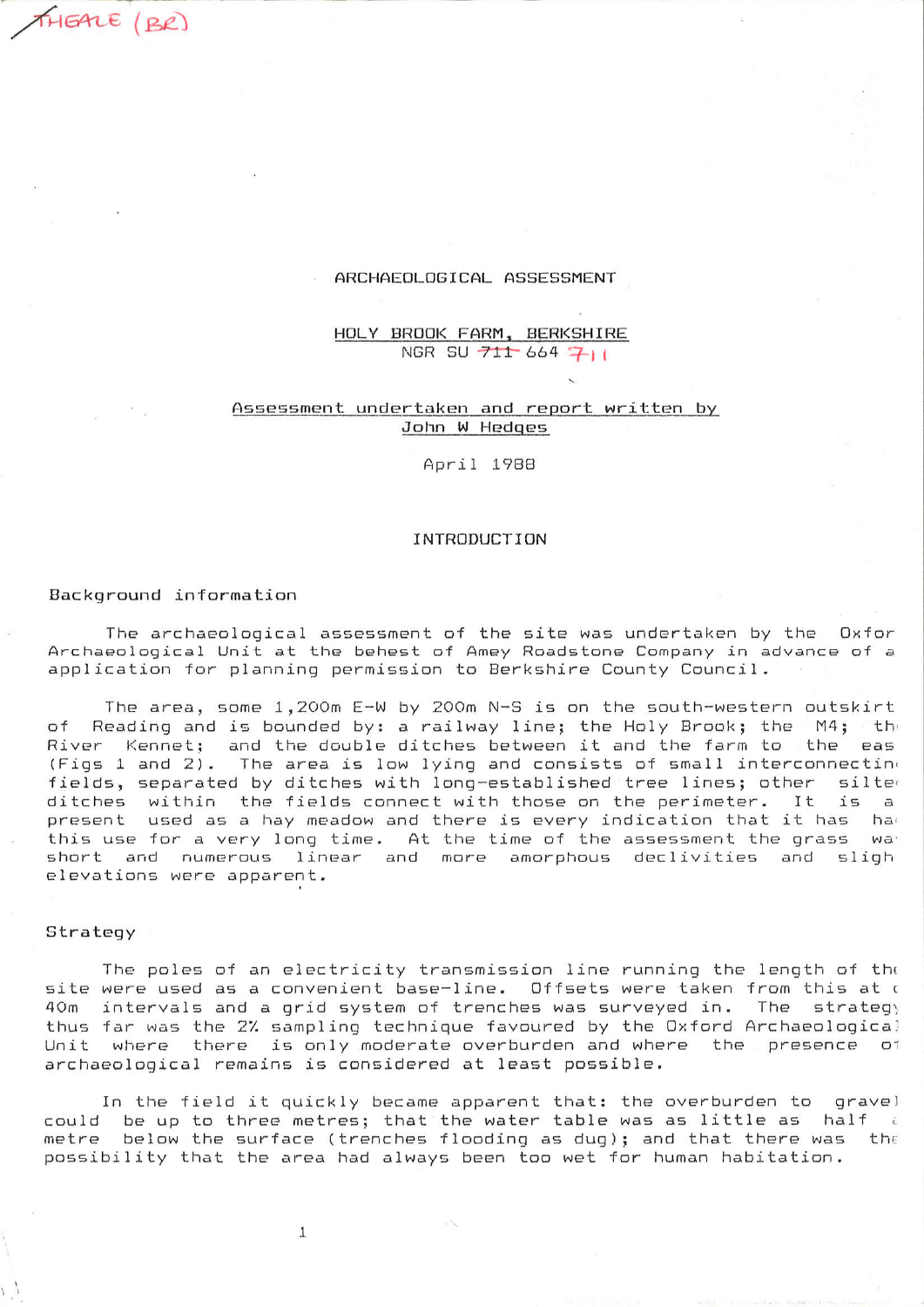

Assessment area 1:10,000 Fig  $2$ 

 $\mathcal{L}^{\alpha}_{\alpha\beta}$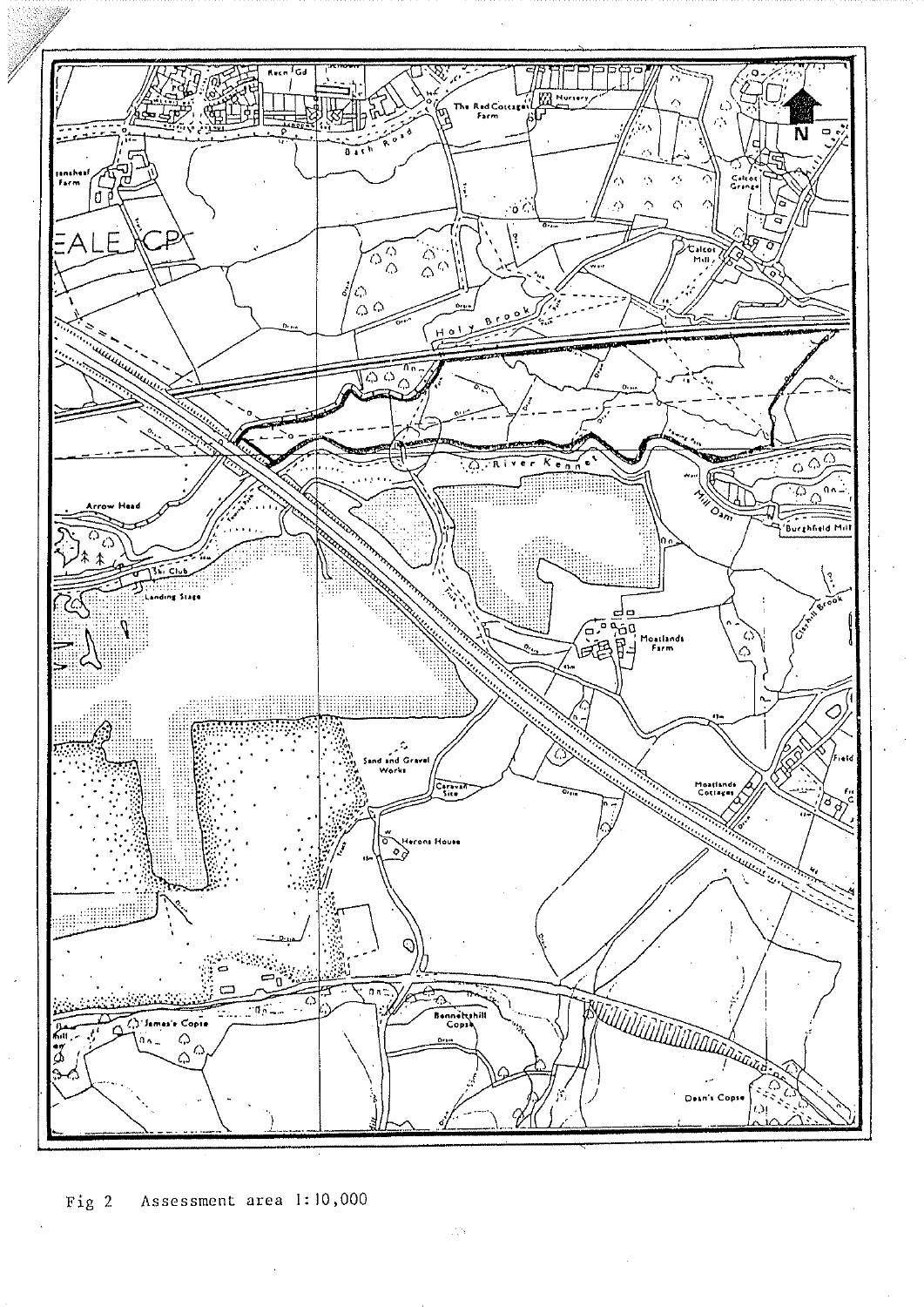

Fig  $l$ General location 1:50,000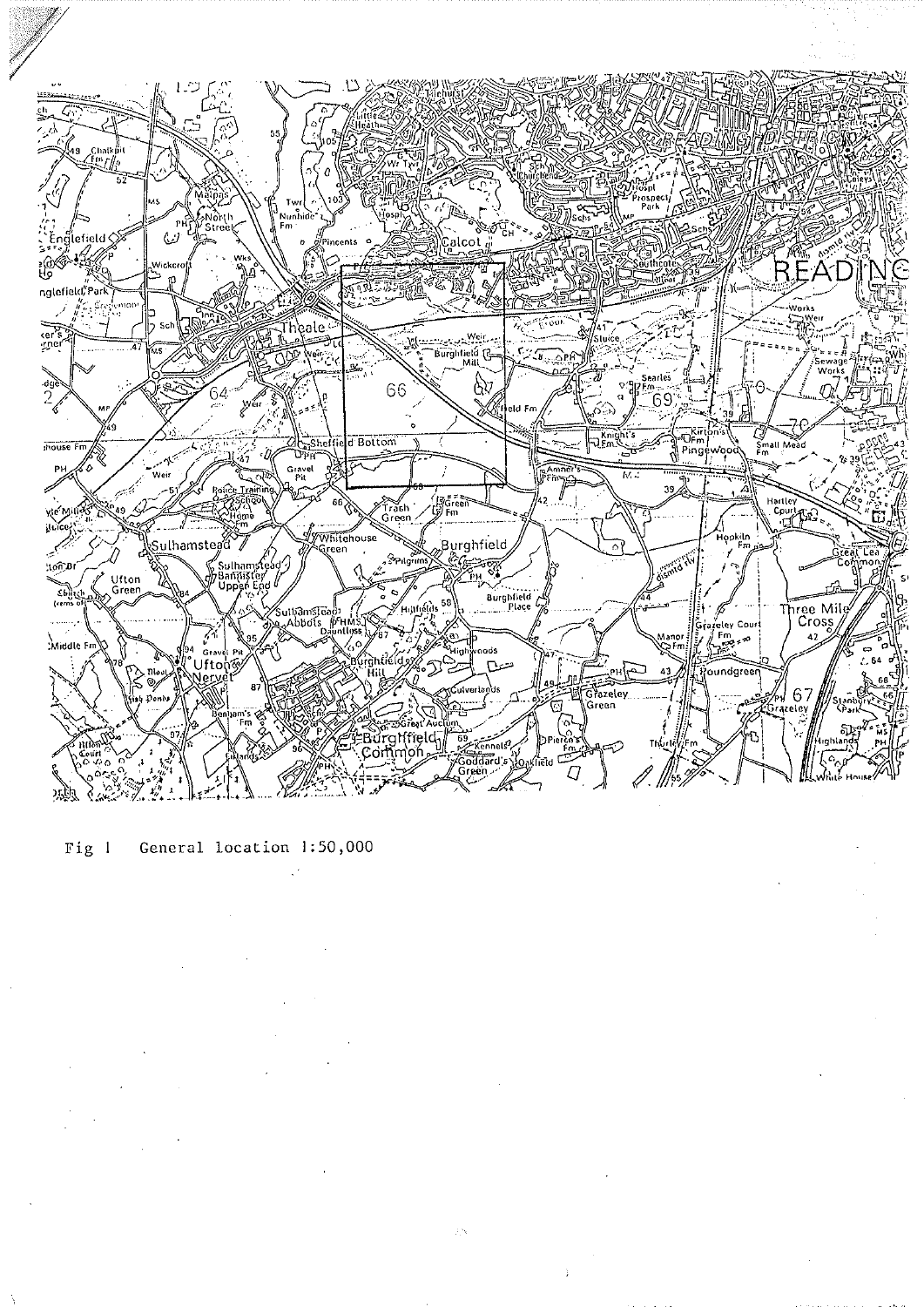With these factors in mind, and after discussion with Paul Chadwick, County Archaeologist, the areas of interest were defined as follows:

- An assessment of the long-term environmental history of the area.  $1.$ This to involve on-site corroboration of findings by a specialist.
- An assessment of human presence in the environmental history of the  $\mathbb{Z}$ . area. In practical terms this meant looking for and investigating or discount the ground surfaces and attempting to discover possibility of there being gravel elevations intruding from the terrace to the immediate north.
- Investigation of changes in the course of the Holy Brook and  $3.1$ Kennet. Both natural and managed alterations might be anticipated. The most suitable area of inquiry was decided to be the western end of the site where there was a near confluence of both rivers.
- Investigation of recent land management. 4. It was decided that this would be best approached as a separate and specific project which should start with contouring and documentary research. This notwithstanding, the opportunity was to be taken of sectioning a few surface features.

Using the established grid, 0.75m wide trenches were dug systematically across the site using a JCB with toothless ditching bucket (Fig 3). Those the south tended to be pits, since this area had always been wet; those  $to$ the north were longer and were sometimes supplemented, this being the to area where human habitation was more possible. The two most western trenches were made of sufficient length to investigate changes in river course, while a few trenches were placed across surface features which were not intersected by the grid.

# THE RESULTS

An assessment of the long-term environmental history of the area.  $1.$ 

(Written following on-site discussion with Mark Robinson of the University Museum.)

- Gravel left by glaciation  $A_{\perp}$
- Post-glacial sedge swamps with encroaching trees. Β. Rounded wood indicates some water movement but there was very little mineral deposition. Though no archaeological objects were recovered it is probable that the swamp was in existence in the mesolithic period.
- River deposits of sand.  $C_{\star}$ The coarseness of grain indicates that initial flow was quite fast

 $\beta\gamma$ 

 $\bar{z}$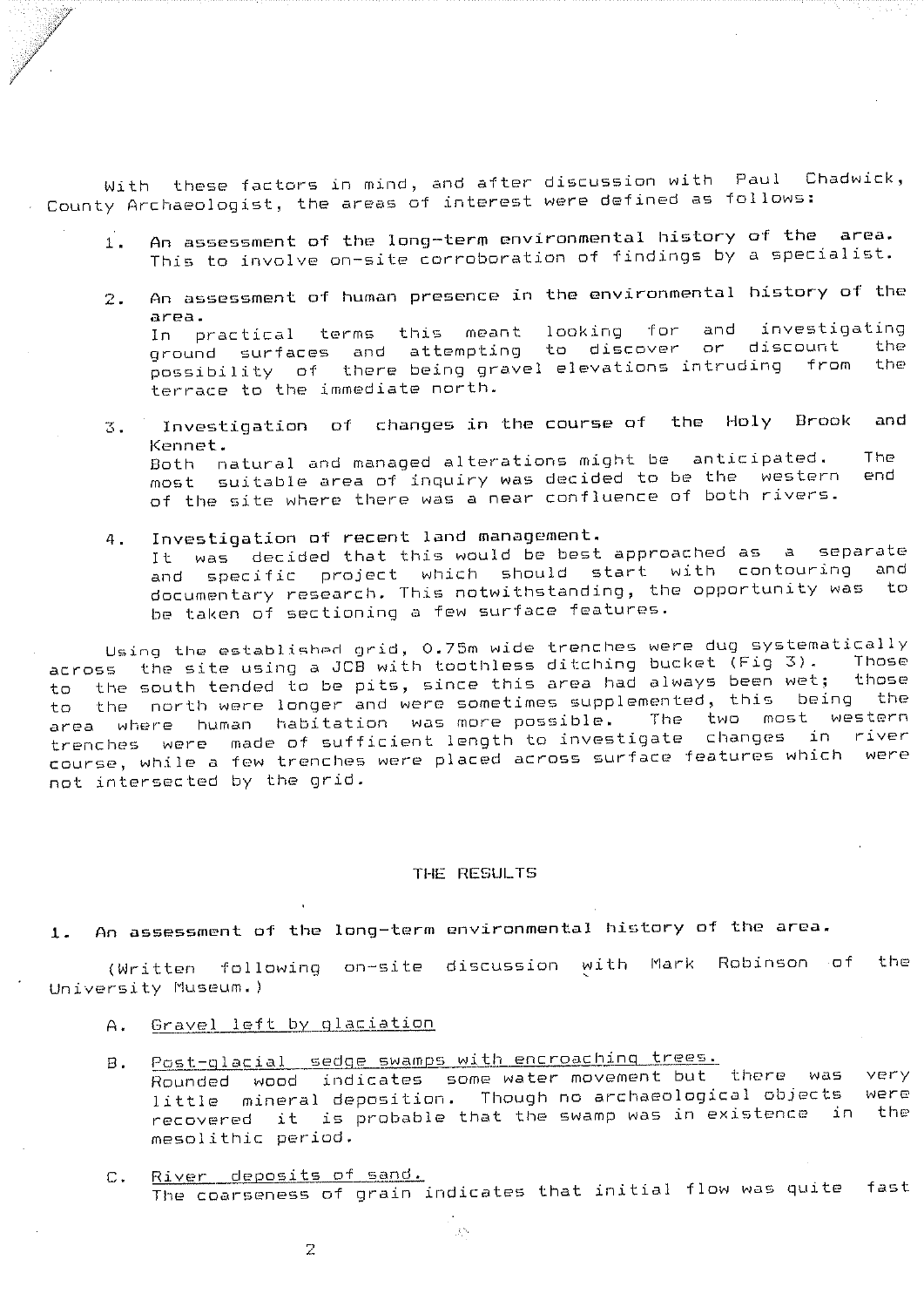and that the river (the Kennet or a subsidiary) tracked across the This left an irregular surface of banks with lower areas area. between them.

 $\mathcal{G}^{\mathcal{P}}$ 

Formation of ground surfaces on the banks of sand.  $D$ .

<u>lagggagagagala</u>da lasan na distritta d

These vary, being sandy or silty, and having a greater or lesser vegetation and snail content. It was common for vertical rooting, apparently from this surface, to be preserved in the sand below. Interleaving of sand lenses; water snails; and rounded wood all indicate that these surfaces were at least seasonally flooded. The area between the banks was typically found to contain fine blue compact silt - very clay-like. There are some archaeological indications that this landscape was in existence in the  $\small{\mathsf{neol}}$ ithic and/or Bronze Age.

Alluviation through annual flooding. Parallels suggest that this could have started in the later Bronze Ε. In the upper levels the molluscan fauna looks to be that appropriate for a hay meadow. There were colour horizons in the<br>alluvium – varying intensities and mixtures of orange and grey – but these were felt to reflect soil processes rather than being of  $\arctan$ archaeological significance.

This probably differs little from that in the more recent past  $F =$ except that alluviation has been curtailed by river banking. topsoil is generally thin (0.10 - 0.15m) and the subsoil is littlemodified alluvium.

The ground level of the site is currently c 1.5m higher to the north next to the present-course-of-the-Kennet. It is clear from the sections seen that this has been the situation throughout the site's environmental history (Fig 4). Thus the typical layering - topsoil over alluvium / ground surface on sand or river silt / peaty material over gravel early swamp horizon is entirely absent or vestigial; to the south, the later phase of sand and river-channelling is either missing or very truncated.

An assessment of human presence in the environmental history.  $\overline{z}$ .

# Post glacial sedge swamps with encroaching trees.

All of this material was under water and at great depth. It was **B**. however, looked at as it came out of the trenches. An animal nowever, reduce we we arrested and some pieces of apparently water-worn wood but there were no certain indications of human activity.

Formation of ground surfaces on the banks of sand.  $D$ .

Such indications of human activity as there were came - as would b expected - from the northern half of the site where the groun level would have been higher. From west to east:

Calcined flint (SF 5); two flint cores (SF  $6)$ ; Trench 52 charcoal.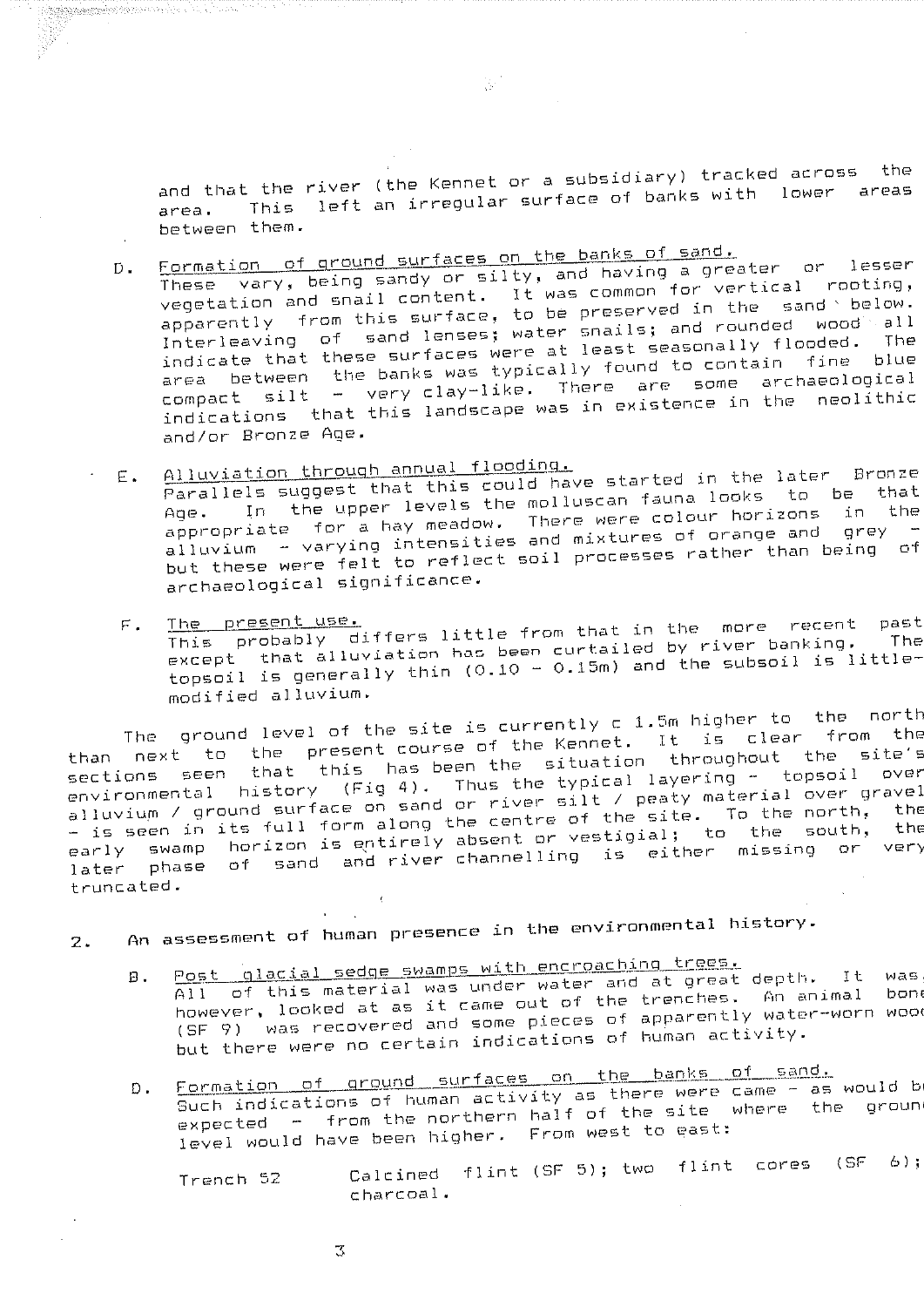HOLY BROOK FARM, BERKS.

-9

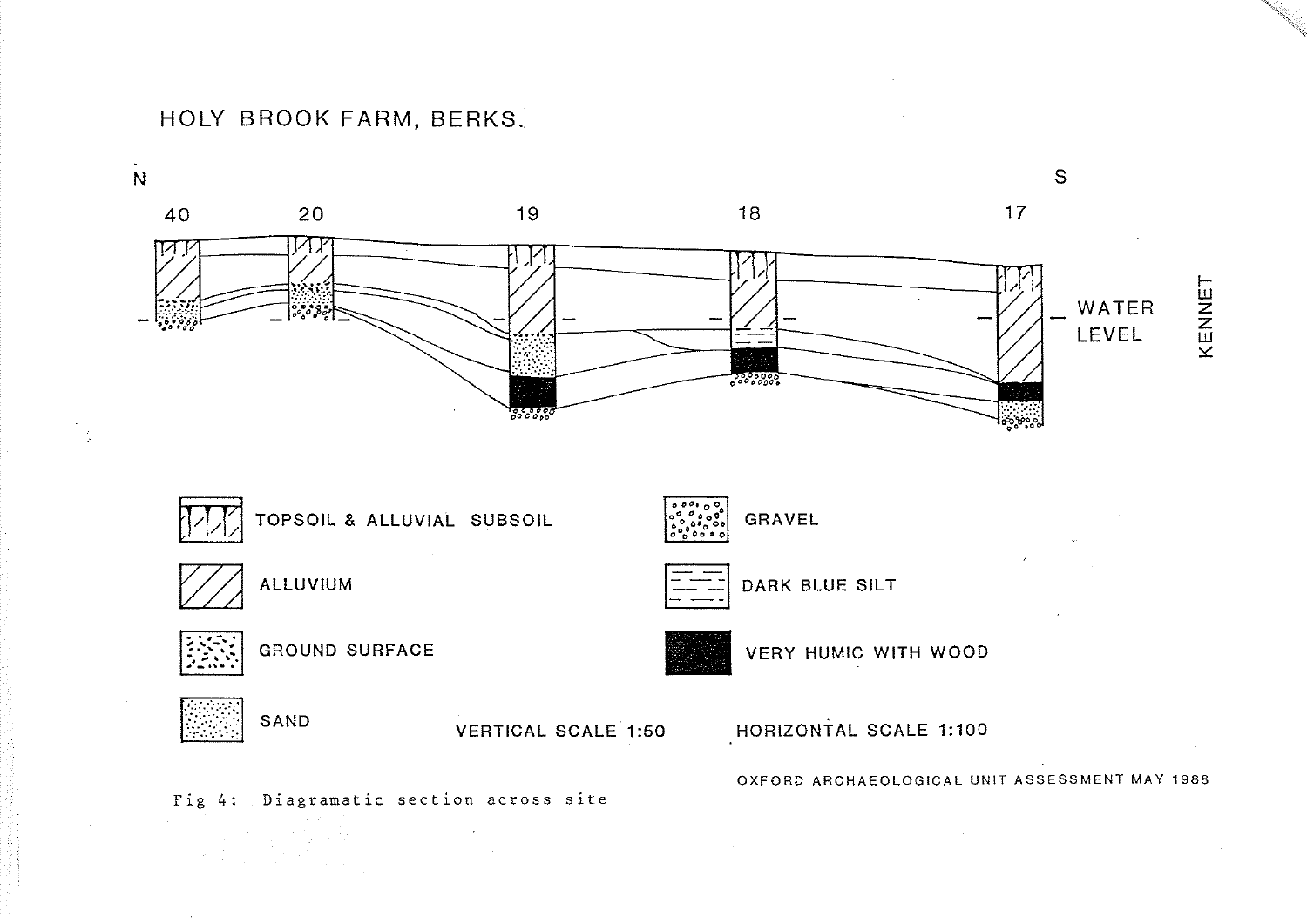| Trench 51 | Charred wood point (SF /); charcoal.       |
|-----------|--------------------------------------------|
| Trench 18 | Struck flint flake (SF 1); charcoal.       |
| Trench 19 | Charcoal.                                  |
| Trench 20 | Animal bone (SF 2); charcoal.              |
| Trench 40 | Charcoal.                                  |
| Trench 34 | Animal bone (SF 3); Calcined stone (SF 4). |
| Trench 35 | Charcoal.                                  |
| Trench 45 | Charcoal.                                  |

has been mentioned, this gound surface was variable and showed  $A5$ clear indications of seasonal flooding. Such light activity as , evidenced was probably in the neolithic period of Bronze Age.

#### Alluviation through annual flooding. E.

Although specks of charcoal were noted on occasion at different levels in the alluvium, not one artefact was recovered.

In Trench 10, however, two ditches were noted in the alluvium, both running SW-NE. The preserved top of the more easterly was sealed under an orange horizon in the alluvium at a depth of 0.30m from the surface. It was open-v-shaped in section, c 0.5m wide, and c 0.25m deep. The fill was of dark brown earth including snails and charcoal and wood fragments. Though it was capped by a some horizon in the alluvium and was at such depth, it was interesting to note that the line of the ditch could be seen as a slight linear declivity in the present ground surface.

The preserved top of the more westerly was in the alluvium at a depth of c 0.6m from the present surface. It was open-v-shaped in section, c 1.0m wide, and c 0.40 m deep, and had been cut through alluvium and dark blue clayey silt to the underlying gravel. The fill was light brown/grey silty with snails, charcoal and one piece of burnt gravel.

The discoveries in Trench 10 obviously imply ditching in the area over a span of time well before the present. It is peculiar that no other such ditches were noted in any other trench.

## Investigation of changes in the course of the Holy Brook and Kennet  $\mathcal{I}$ .

This matter was looked into by two long N-S trenches at the western end of the site (Trenches 52 and 51) where there is a near confluence in the present course of the two rivers. Though the other trenches were not .<br>specifically intended to shed light on the subject, a river course was seen in Trench 42, to the east, where its bank could be traced into the sub-soil.

### Trench 52

changes in the course of the Holy Brook were noted (Fig 5). Three the lowest earliest, and more northerly, related to The manifestation of the ground surface on sandbank phase and clearly demonstrated how blue silt had built up over a more organic fill in its lower course. There had then been a deposit of silty sand over the old stream bed and adjacent area and a ground surface had formed on this. A second river course cut the first and related to

 $\lambda_{\rm c}$  of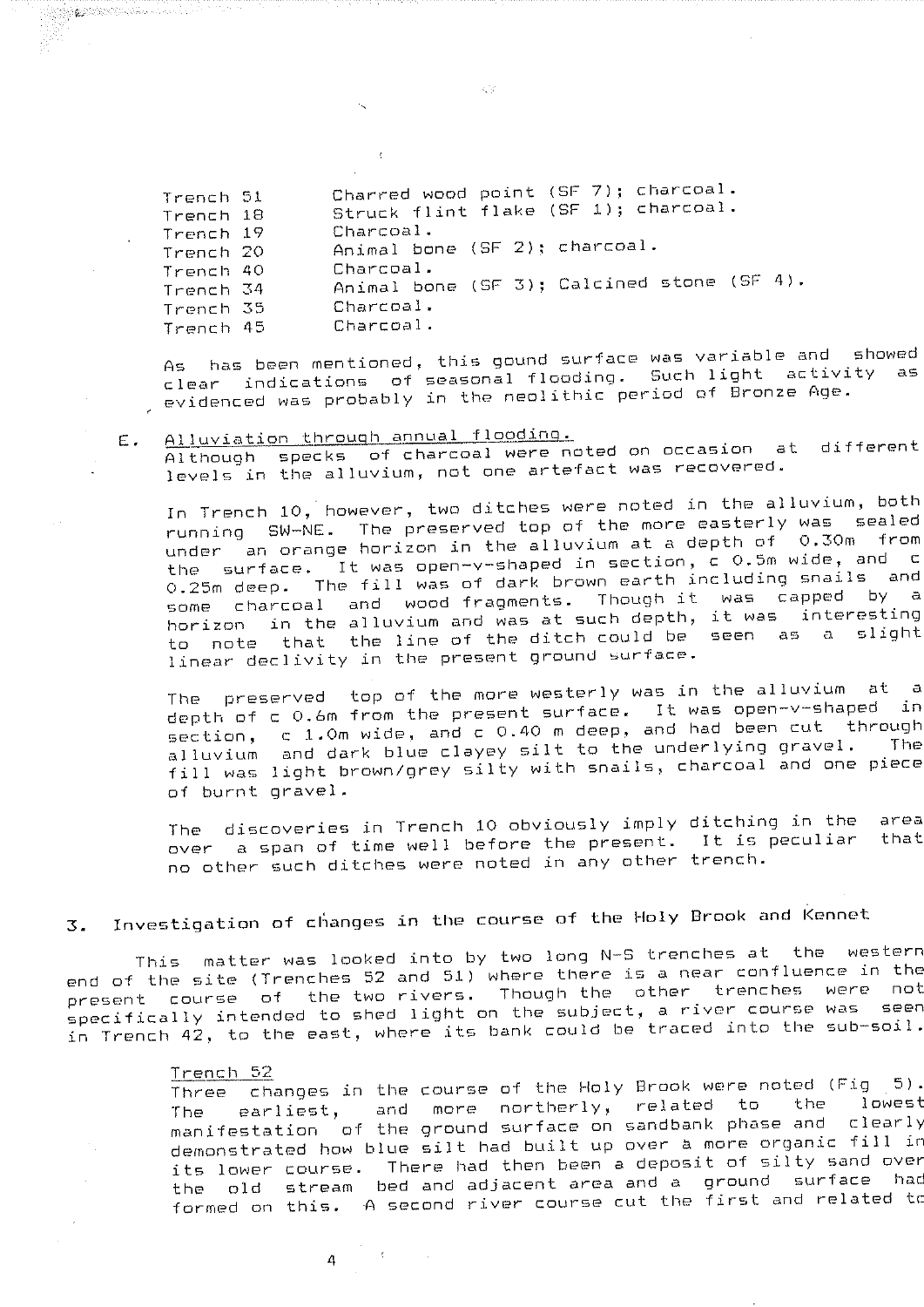

and the second second line.<br>Second second second line.<br>Second second second second second second second second second second second second second second second second  $\frac{1920}{1500} = \frac{1020}{1020}$  $\sim$  3 fm in . **BOUNDARIES** 

 $\sim 10^7$ 

# Fig  $\overline{3}$ : Layout oftrenches 1:2000

 $\mathcal{A}_{\mathcal{A}}$ 

 $\mathbf{Q}$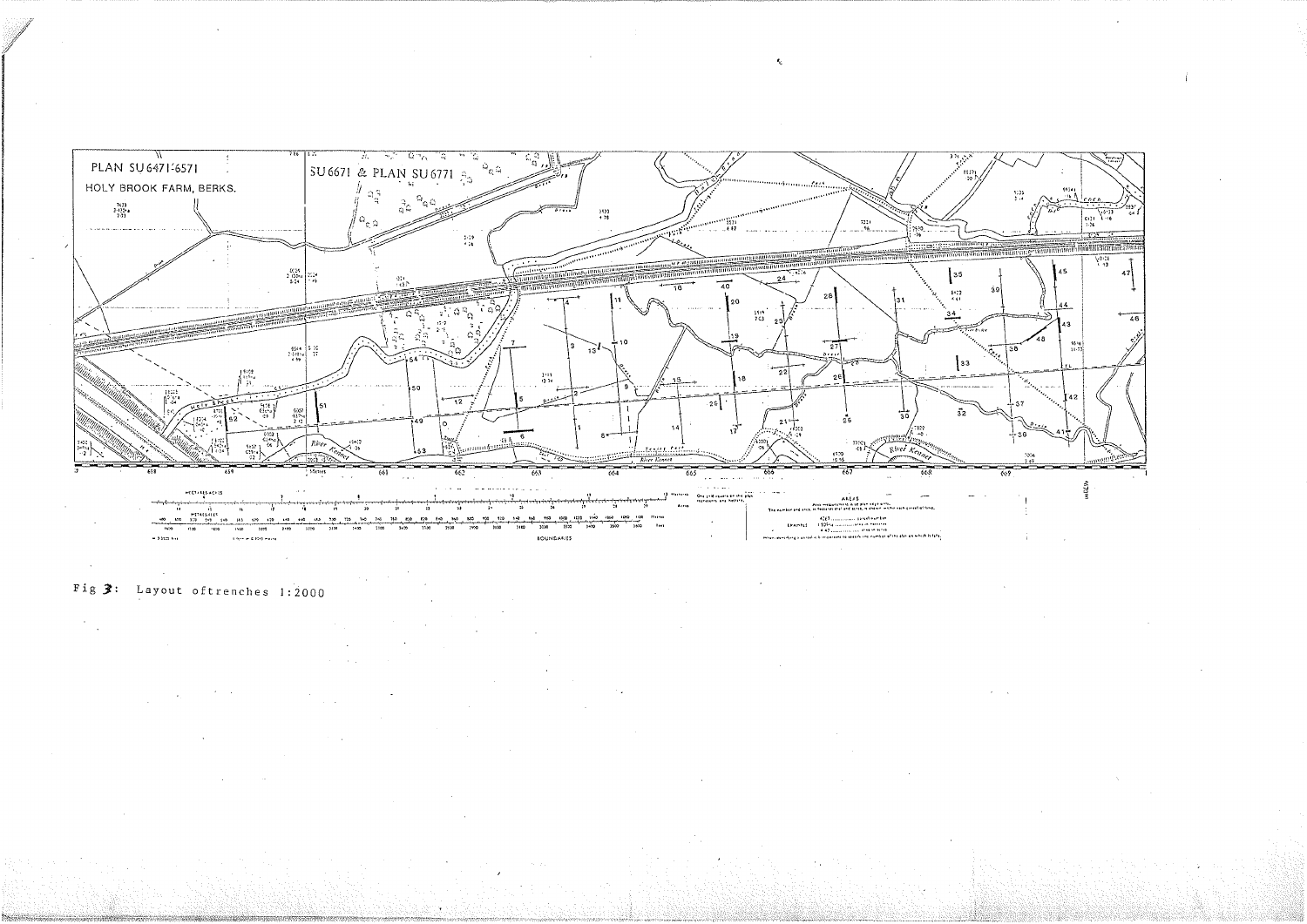

Fig 5: Sections of trenches excavated between Holy Brook and Kennet 1:200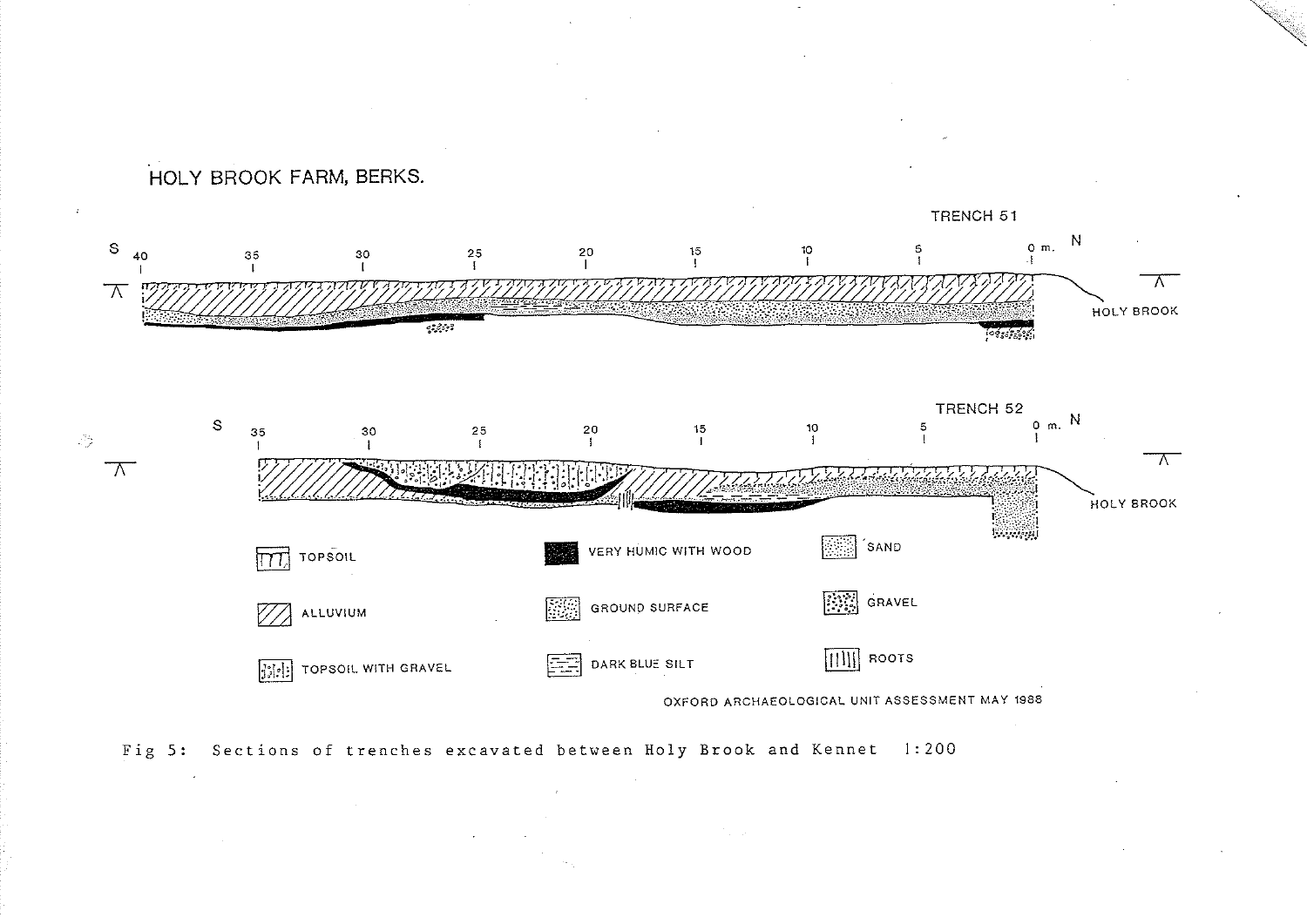manifestation of the ground surface and sand banl the highest. alluvium fill of this had a third river course The phase. which went to the surface and could be seen it,  $a5 - c$ through declivity running back into the Holy Brook to the east. Thi latter course had an organic lining to its base and had been filled with gravel and topsoil, probably intentionally, and in the in recent past.

#### Trench 51

There was evidence here for a water course in the ground surface or sand bank phase but no observed river courses in the subsequen alluviation (Fig 5).

#### Investigation of recent land management  $4.$

# Trenches 49, 13 and 33 cut existing silted ditches.

In each case the surface declivity was some 0.2m deep and  $c = 1.25$ wide with slight banking to one or both sides. The ditches were open-v-shaped, c 1m deep, and contained redeposited alluvium twigs, charcoal, snails and the occasional bone. No datable objects were recovered. It is to be noted that on the surface the water course in Trench 42 was indistinguishable from the ditches.

#### Trench 29

This cut through the middle of an oval/sub-rectangular rise of ( 0.3m in the field surface. The cause of the elevation proved to be a thickening in surface alluvium, though it is possible that it had been redeposited.

#### Trench 48

This was cut across a nettle patch c 25m E-W by 15m N-S situated or an island measuring c 90m E-W and 65m N-S which was bounded by a straight existing ditch to the north and by a curved silted  $distcl$ The nettle patch-proved-to-relate to very receni elsewhere. agricultural activity and excavation of the alluvium in the trencl gave no indication of archaeological activity.

### RECOMMENDATIONS

#### Environmental  $1.$

The environmental preservation on the site is extremely good and this evidence would be destroyed by gravel extraction. It is recommended that the environmental history of the site be looked into as a separate project. This would require the excavation of a few sampling trenches (in the light of the present assessment); their accurate recording and sampling (with a pump working continuously); and the analysis of samples taken of vegetation. snails, and silts and sands.

#### Archaeological  $2.$

The assessment has shown archaeological activity on the  $b($ site to  $\mathbf{D}$  if It is not recommended that there be an excavation on the basis minimal.

动物

5